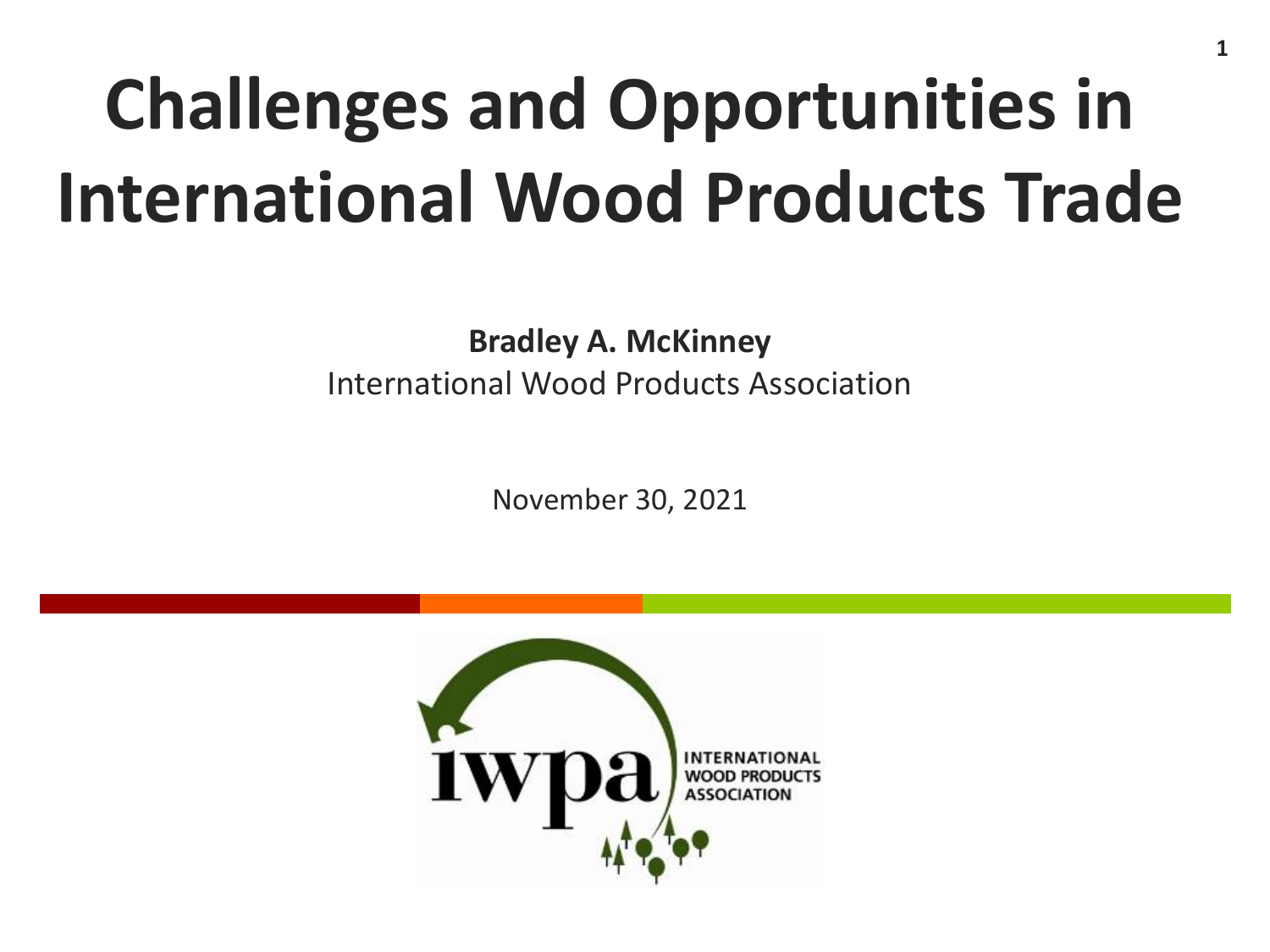#### Presentation Overview

#### **Overview of IWPA**

- **Nission**
- **Nembers**
- **Priorities**

#### **Assessing Key Economic Factors**

- **E** Demand for Wood Products
- **Inflation**
- **Supply Chain Disruptions**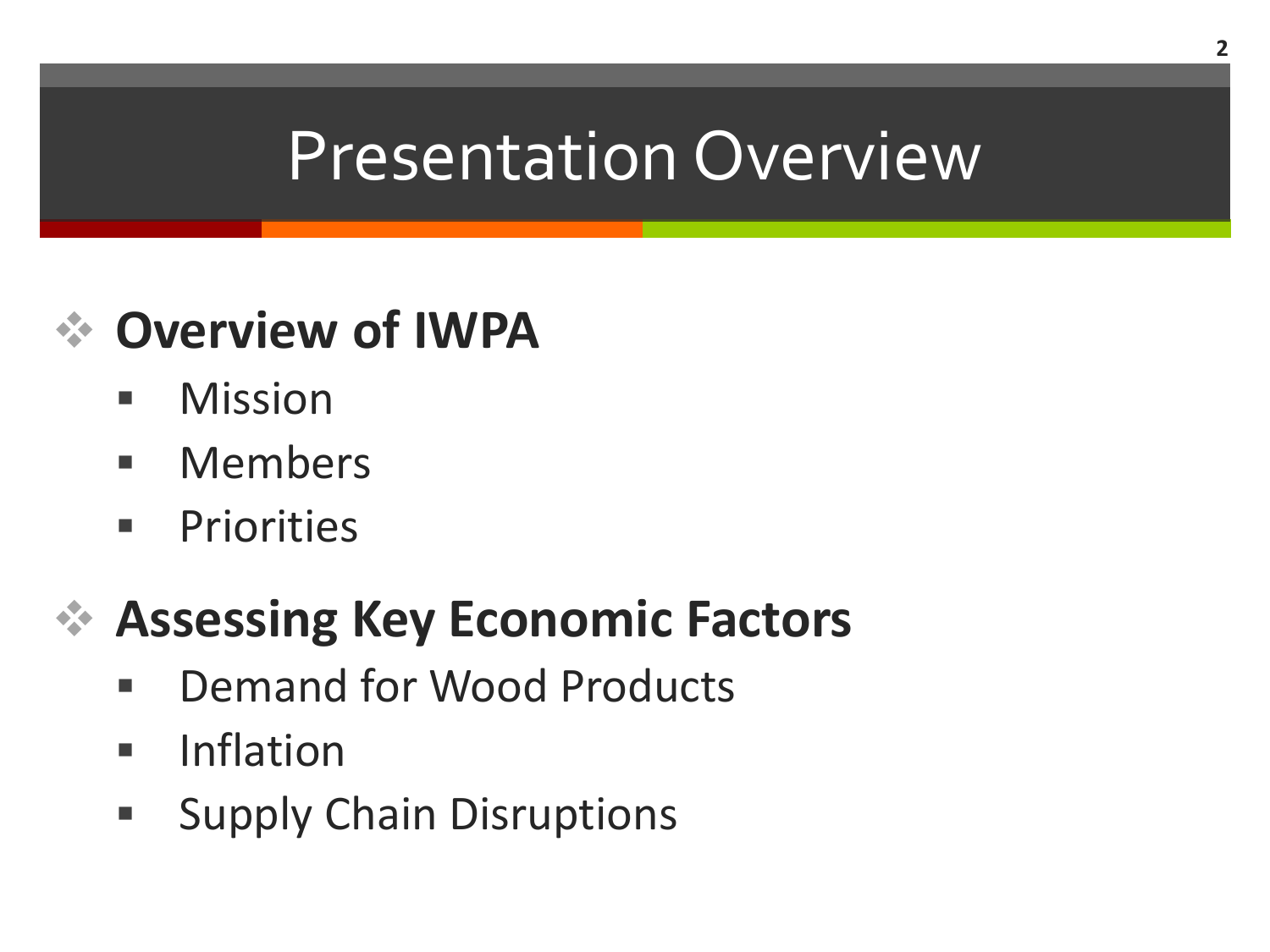

#### Overview of IWPA

 $\overline{\lambda}$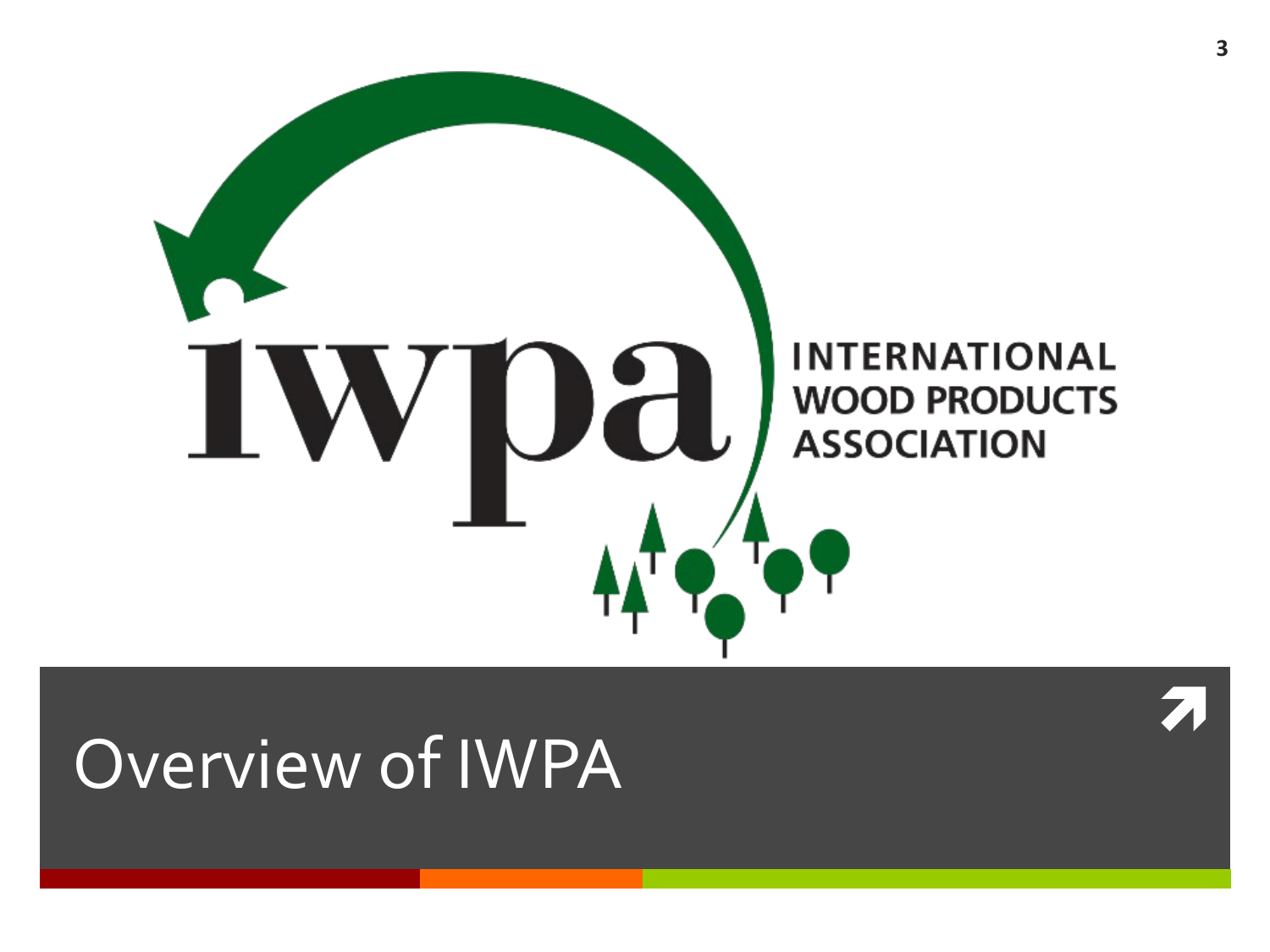## About IWPA

- **A** Leading North American trade association for the international wood products industry
	- Established in 1956; based in Alexandria, Virginia, USA
- **Members include North American importers, overseas** suppliers and producers, and service providers (e.g. insurance, brokers, ports)
- **Mission is to build acceptance and demand in North America** for globally sourced wood products from sustainably managed forests.

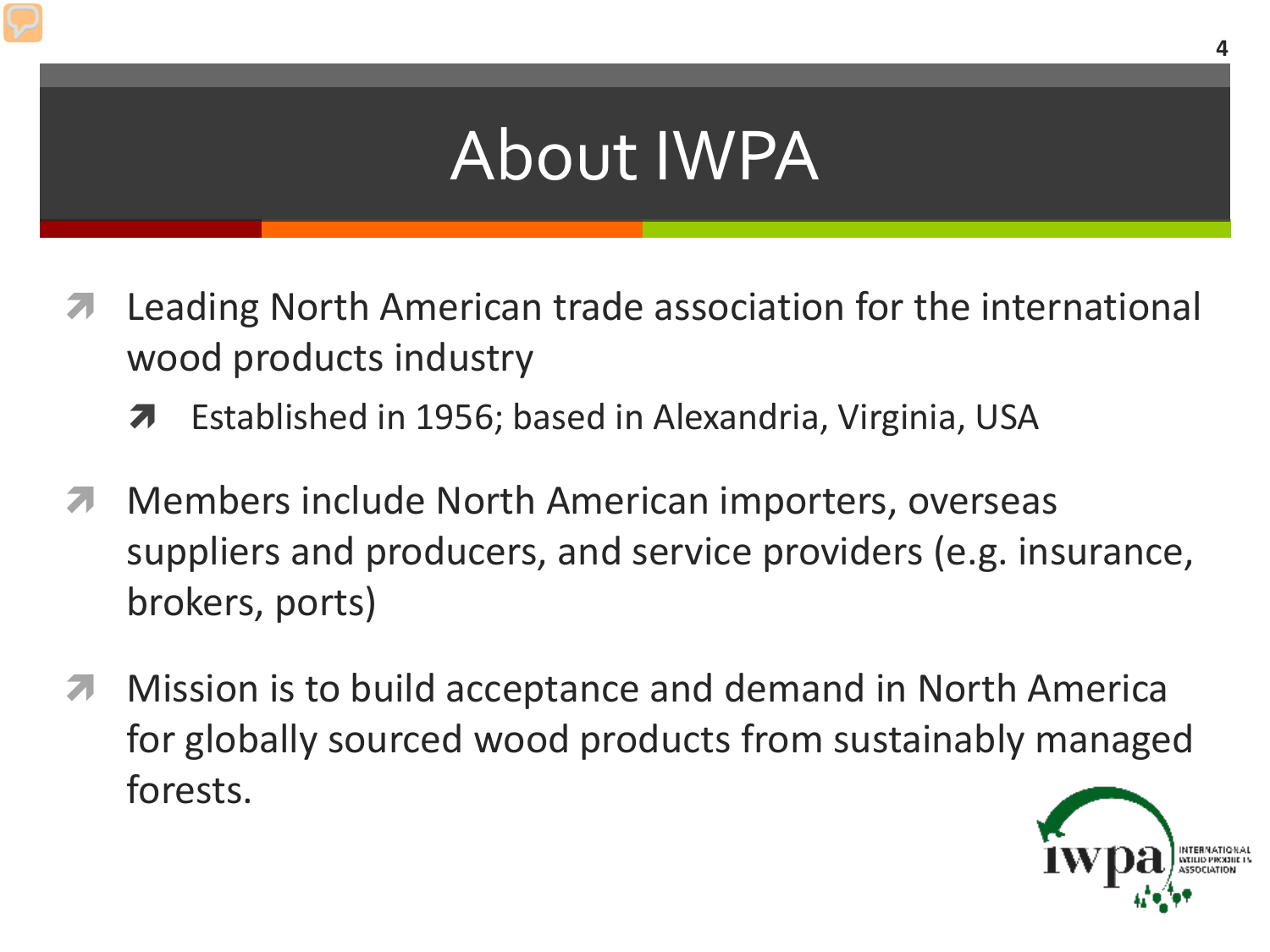#### Core Activities



- Promote globally sourced wood products
- **A** Advocate with U.S. and foreign governments for fair trade policies
- **A** Annual International Wood Magazine (left)
- **A** Annual convention & fall Washington fly-in –<br>beneficial networking
- **7** Weekly E-News valuable industry insights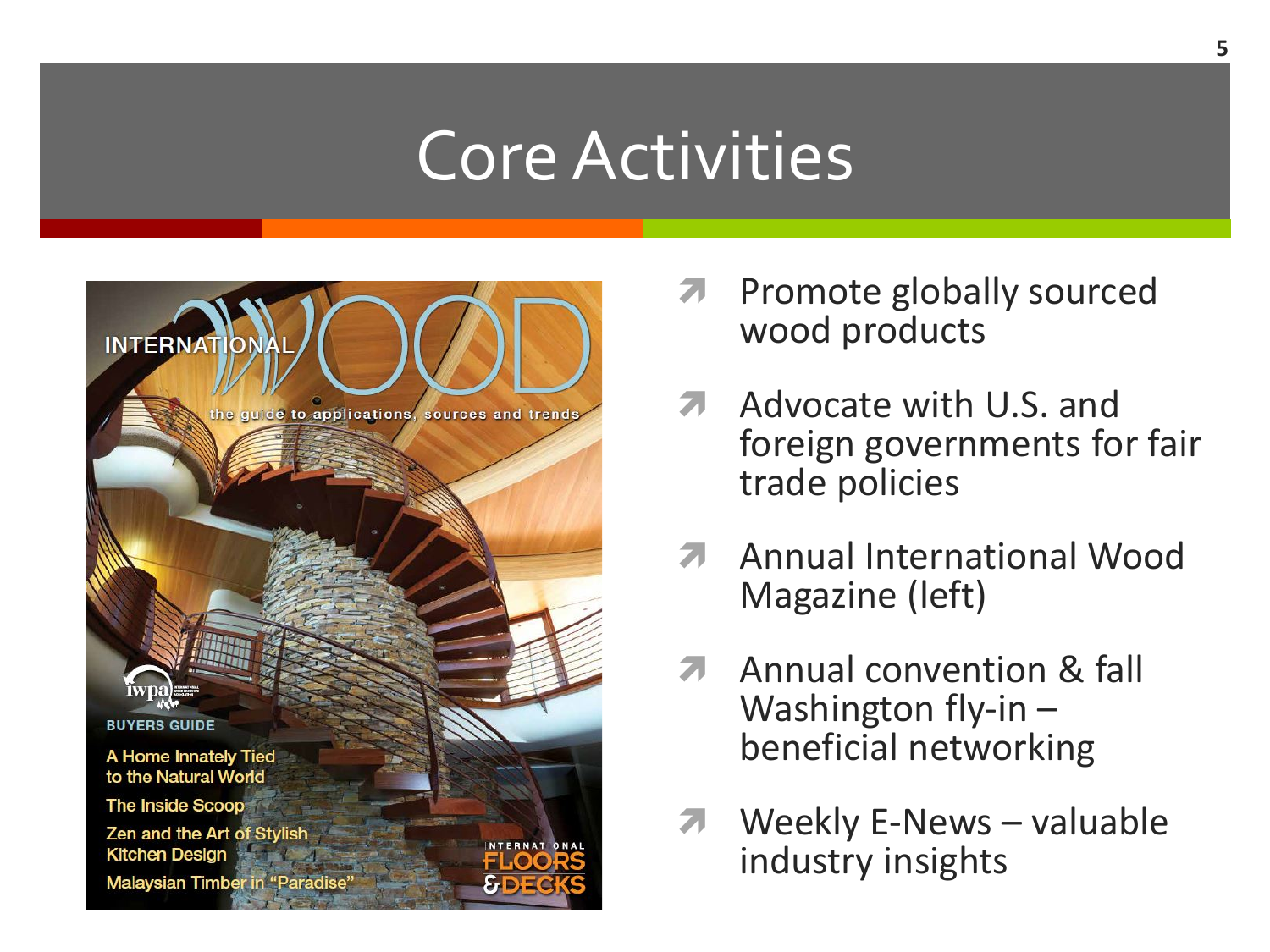## Wood Trade Compliance Training

- Assist and train companies in wood trade compliance
- **A** Currently building online and in-person (U.S.) training offerings











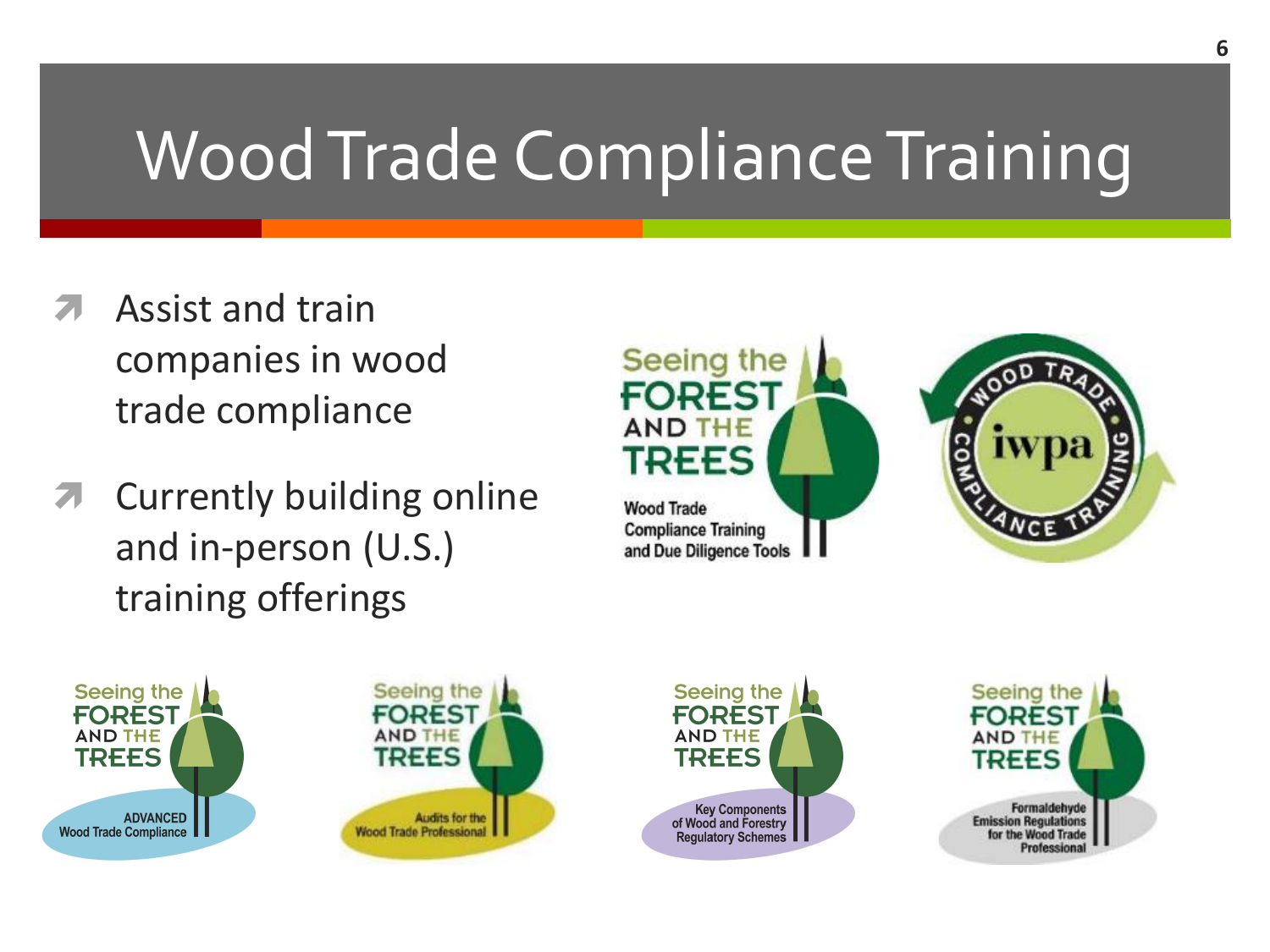### Leadership & Priorities

- **T** Committed to supporting the legal and sustainable harvesting of wood products from around the world
- **New Executive Director in September 2021** 
	- **A** Bradley McKinney succeeds Cindy Squires
- **Priorities** 
	- 1) Recruit and Retain Members
	- 2) Sustain Excellence in Member Service
	- 3) Reinforce Public Affairs Activity

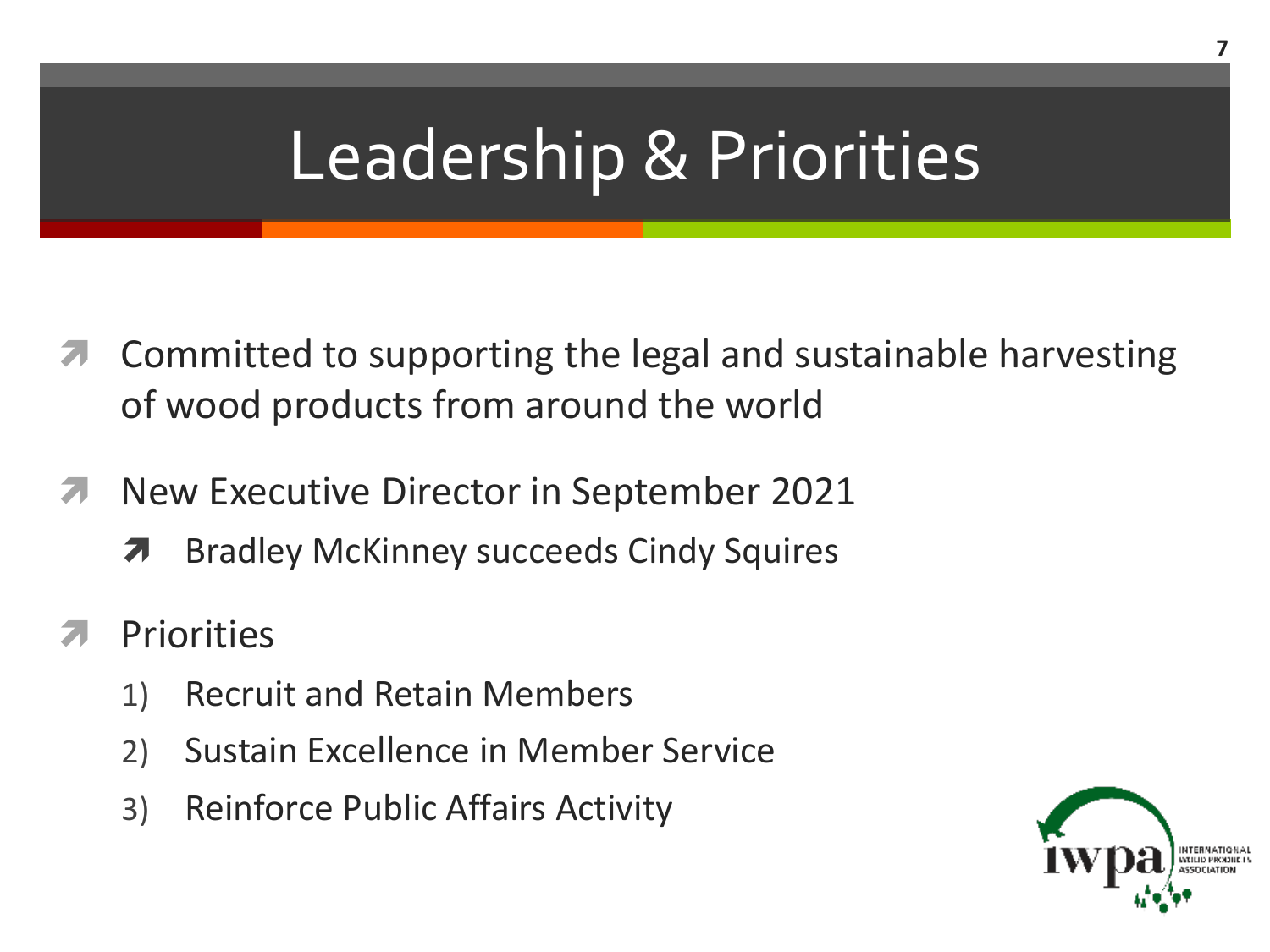

# Assessing Key Economic Factors

 $\overline{\lambda}$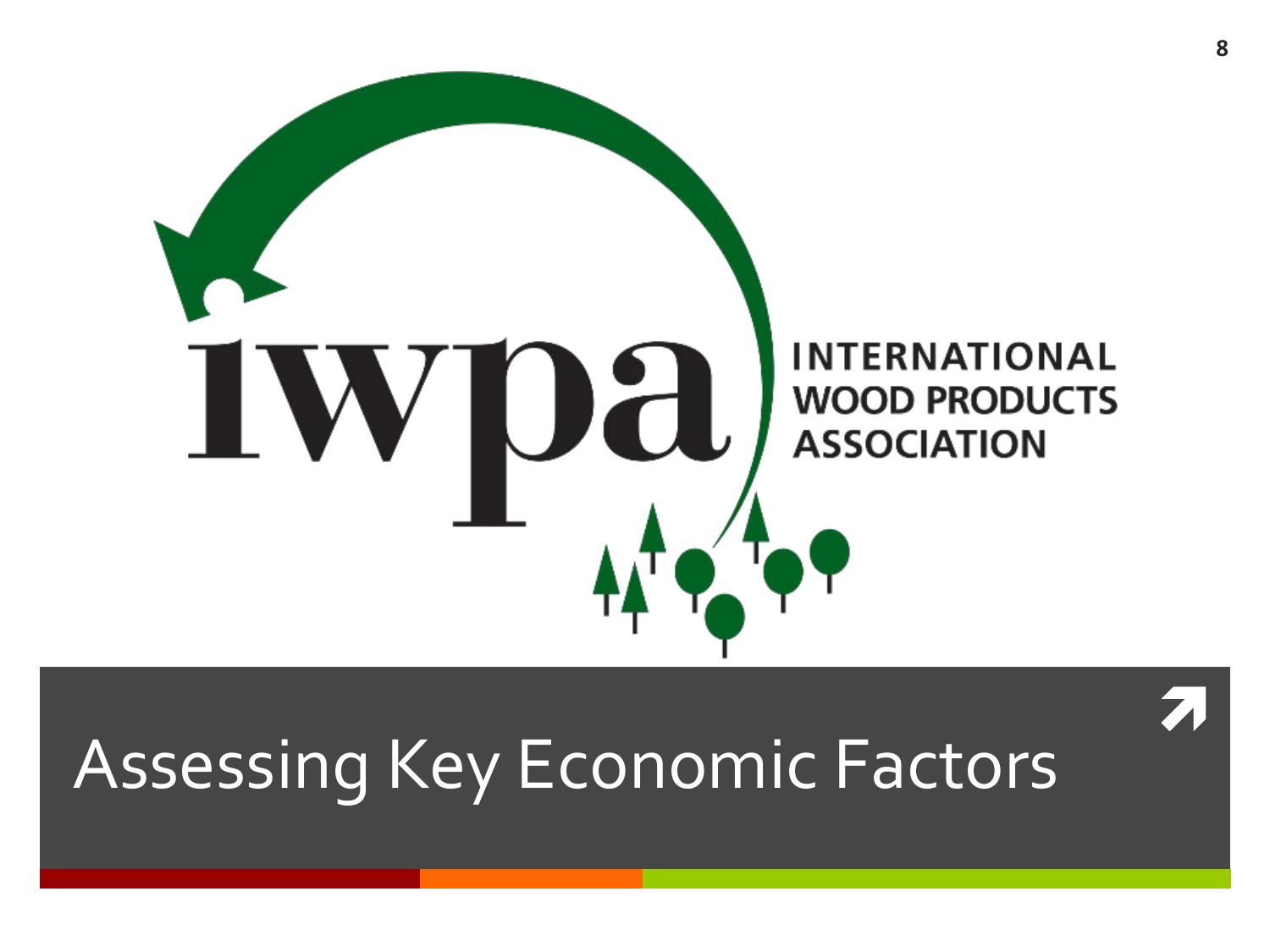#### Key Economic Factors

#### U.S. GDP

North American Demand

## Inflation

**7** Supply chain challenges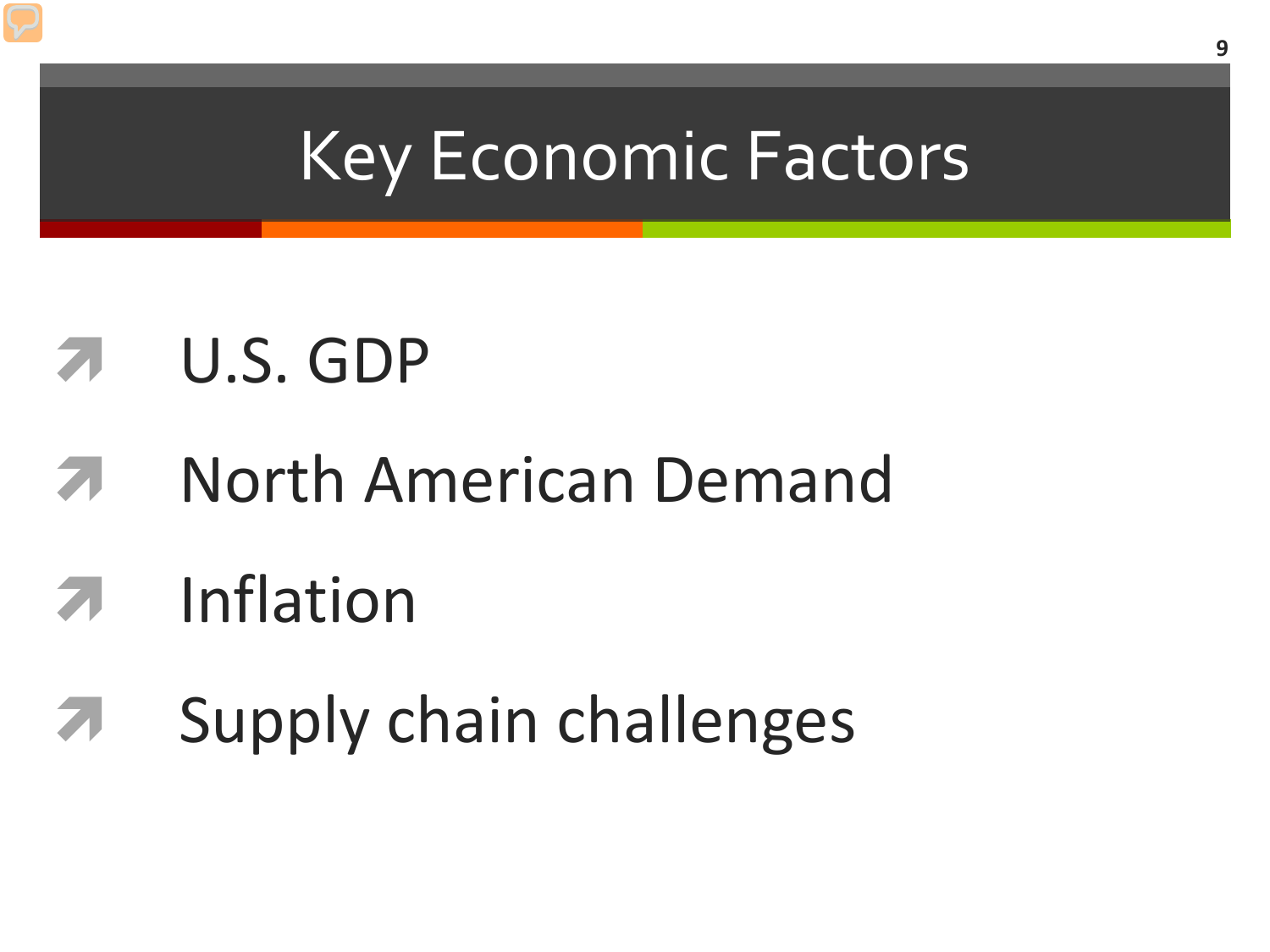#### U.S. Economy at a Glance



 U.S. real GDP increased 2.1% in Q3 of 2021  $\triangleright$  It had increased 6.7% in Q2 and 6.4% in Q1

Source: Bureau of Economic Analysis, U.S. Department of Commerce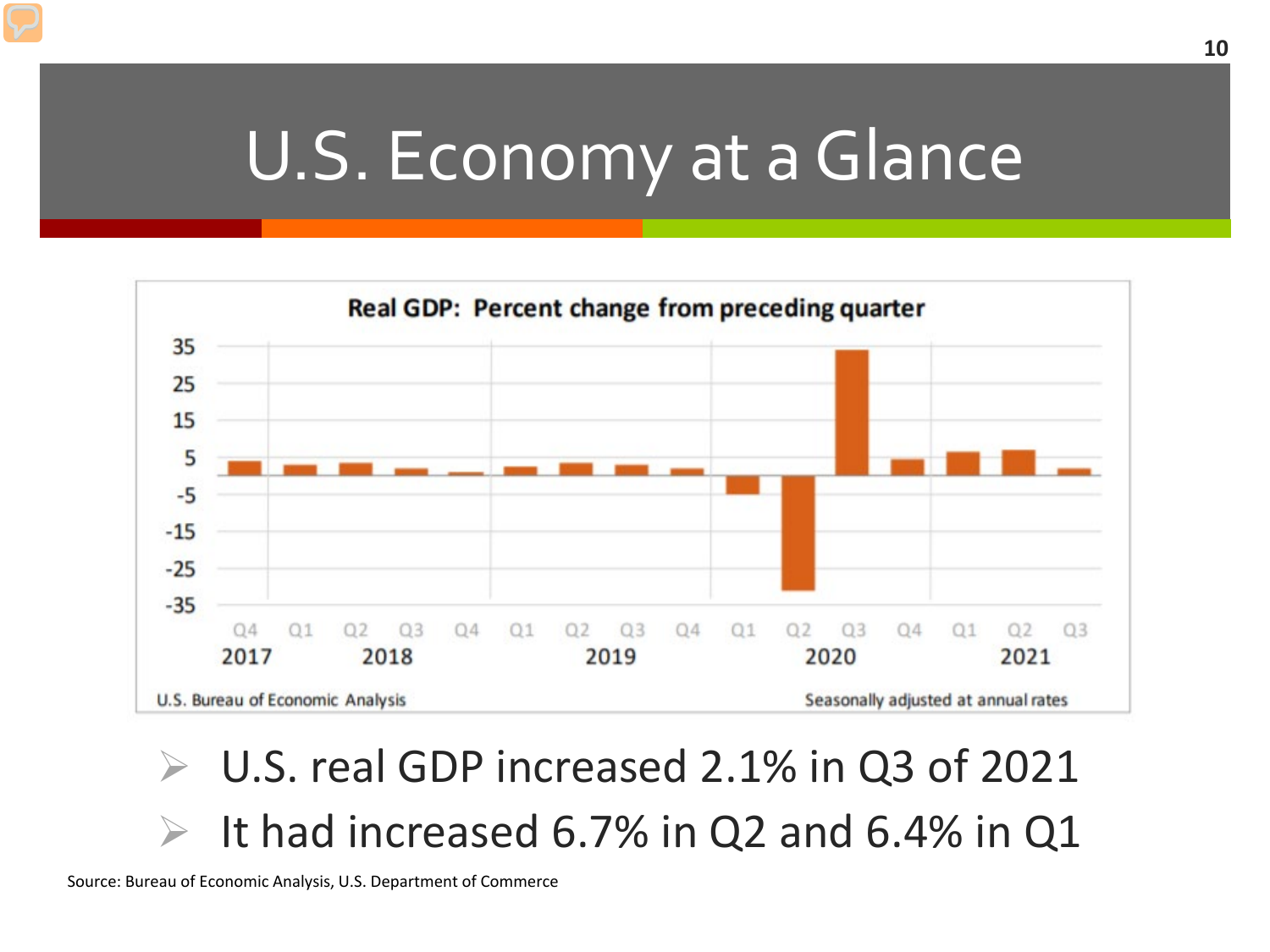#### North American Demand

- Demand for imported wood products is high
- **First Indicator**: Home Construction
	- **7** Spending jumped 37.4% on the year through September
	- **A** Annualized rate of \$452B is second-highest total on record
- **Second Indicator**: Home Repairs and Remodeling
	- Annualized rate of \$259.3B up nearly 12% over record 2020
- Americans' inflation-adjusted wages are high, and rising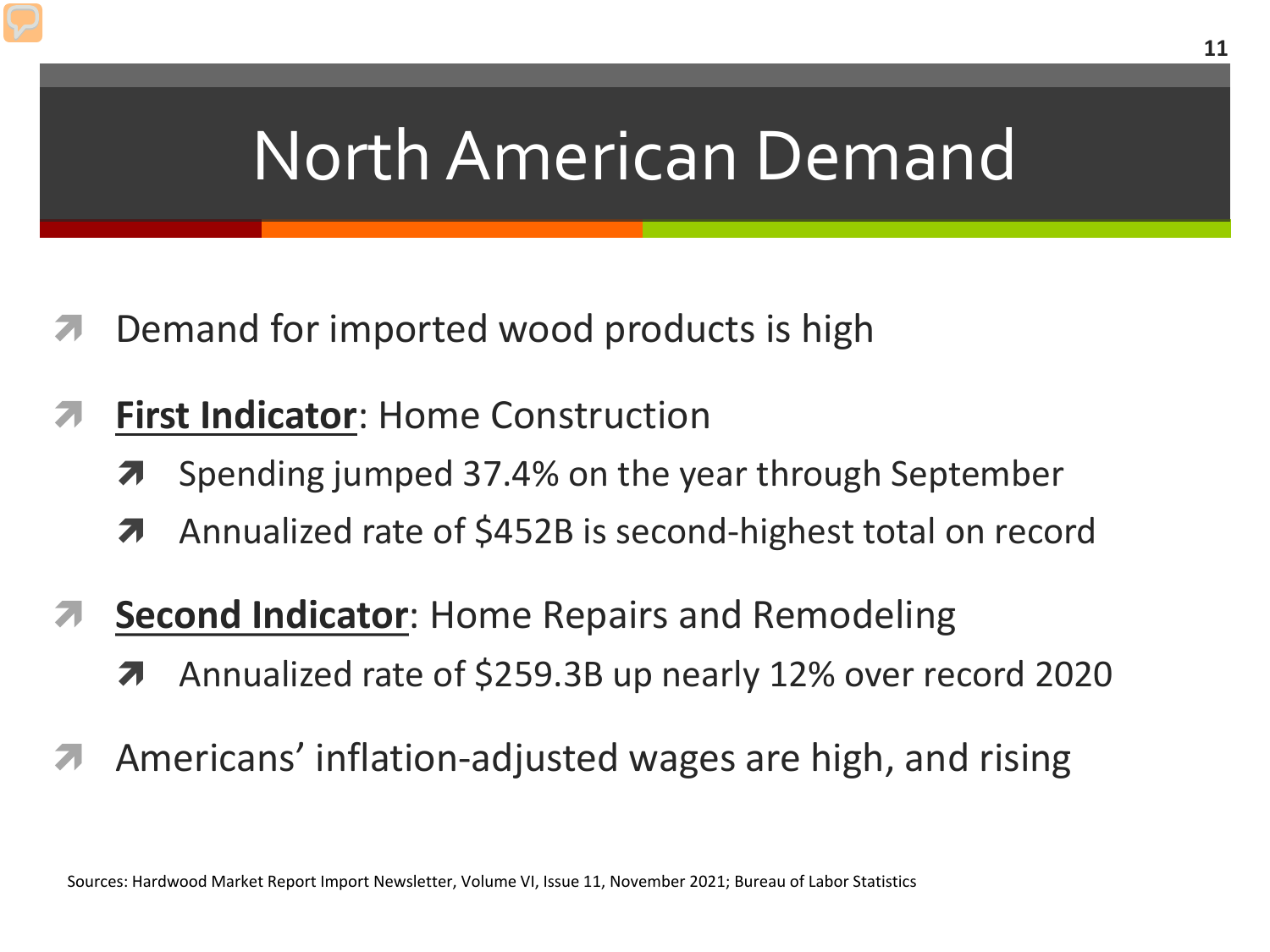

Chart 3. Twelve-month percent change, not seasonally adjusted, private industry workers



**12**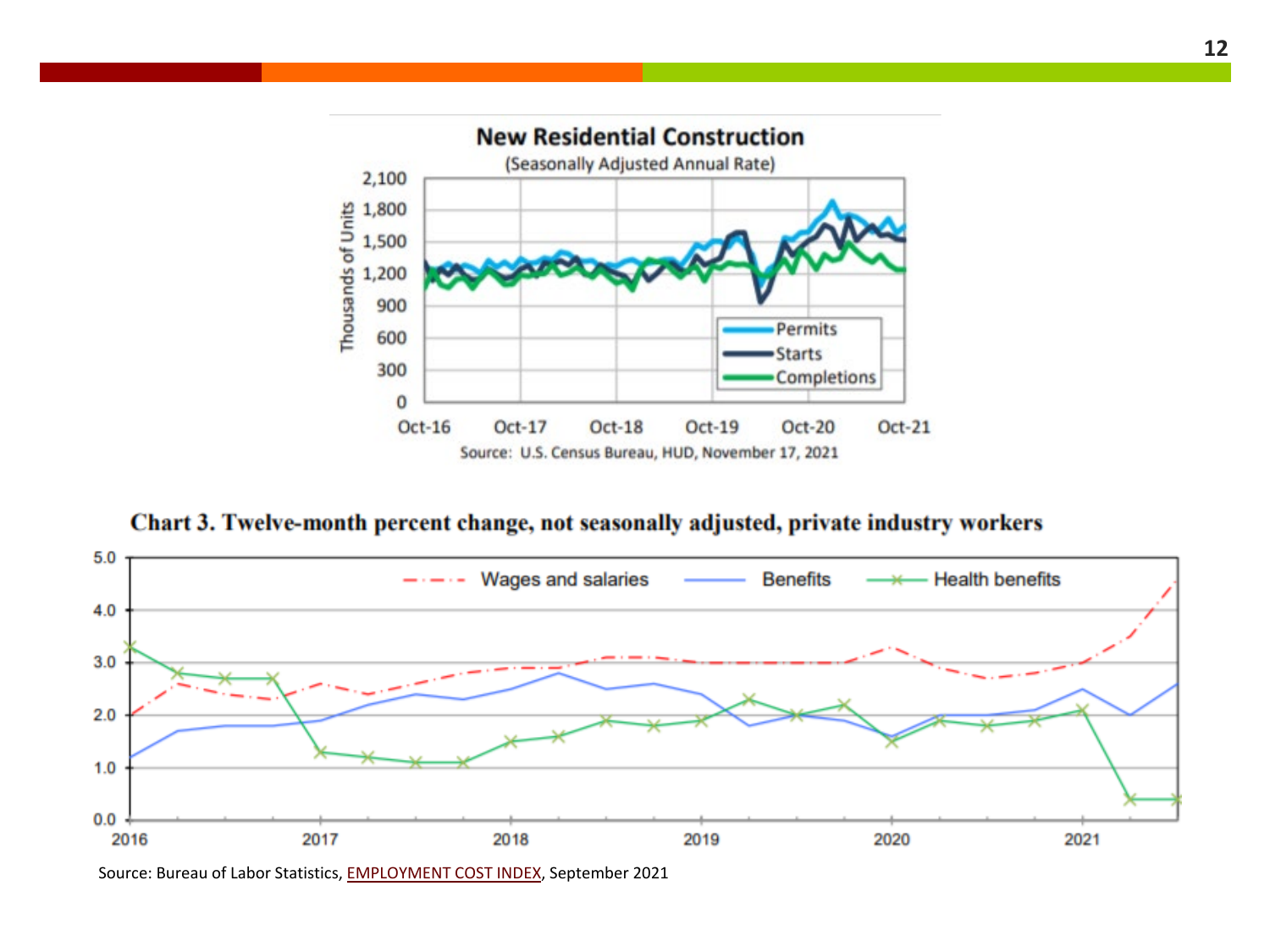## Inflation

- U.S. annual inflation rate is 6.2%
	- $\lambda$  Highest in over 30 years
- Main indicator of inflation is the **Consumer Price Index (CPI)**
	- **7** CPI measures of the average change over time in the prices paid by urban consumers for a market basket of consumer goods and services.
- Inflation eats into consumer purchasing power, and can lead to rising costs for companies, eating into margins and profitability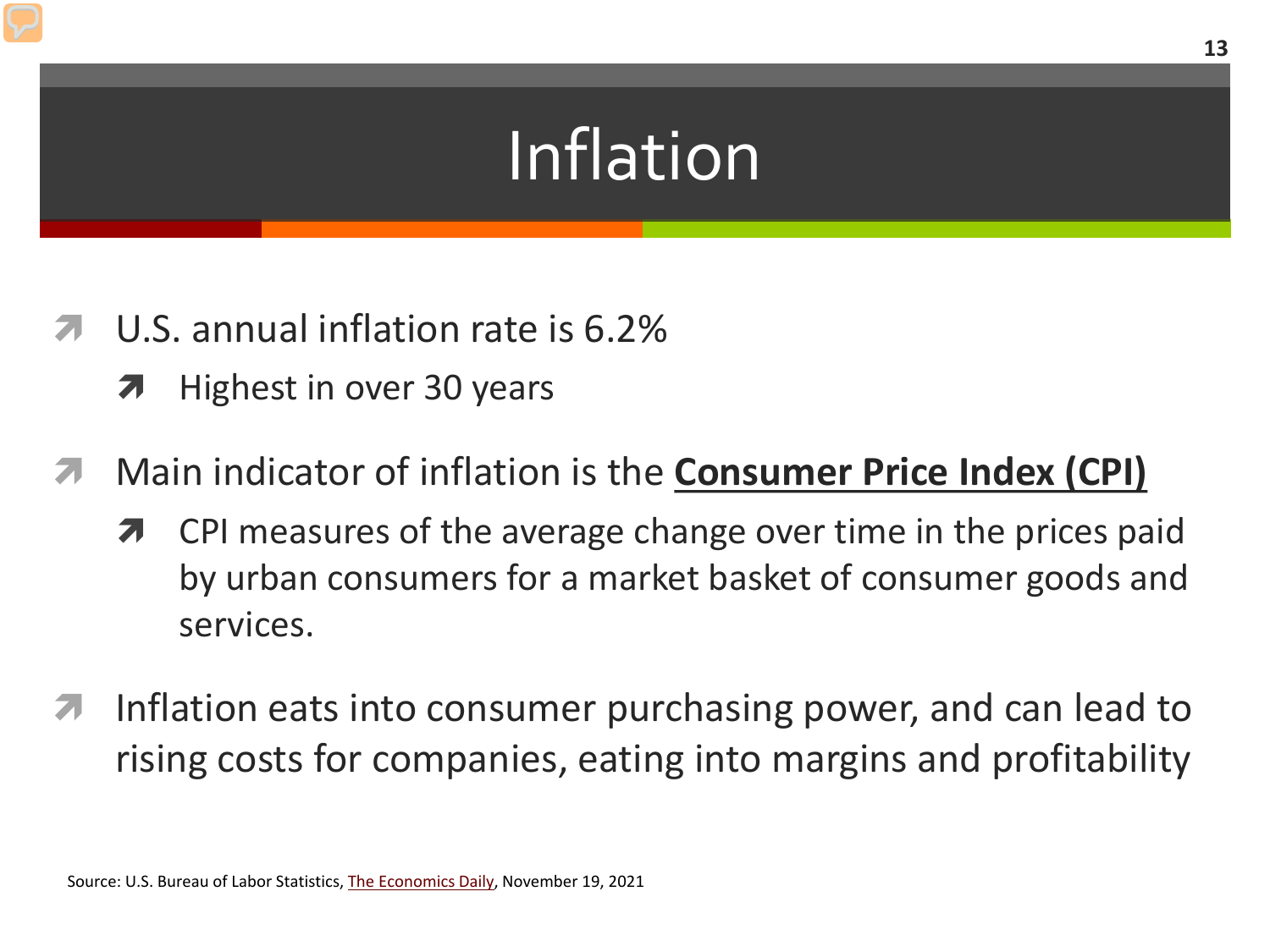



Source: Bureau of Labor Statistics, [CONSUMER PRICE INDEX](mailto:https://www.bls.gov/news.release/pdf/cpi.pdf), October 2021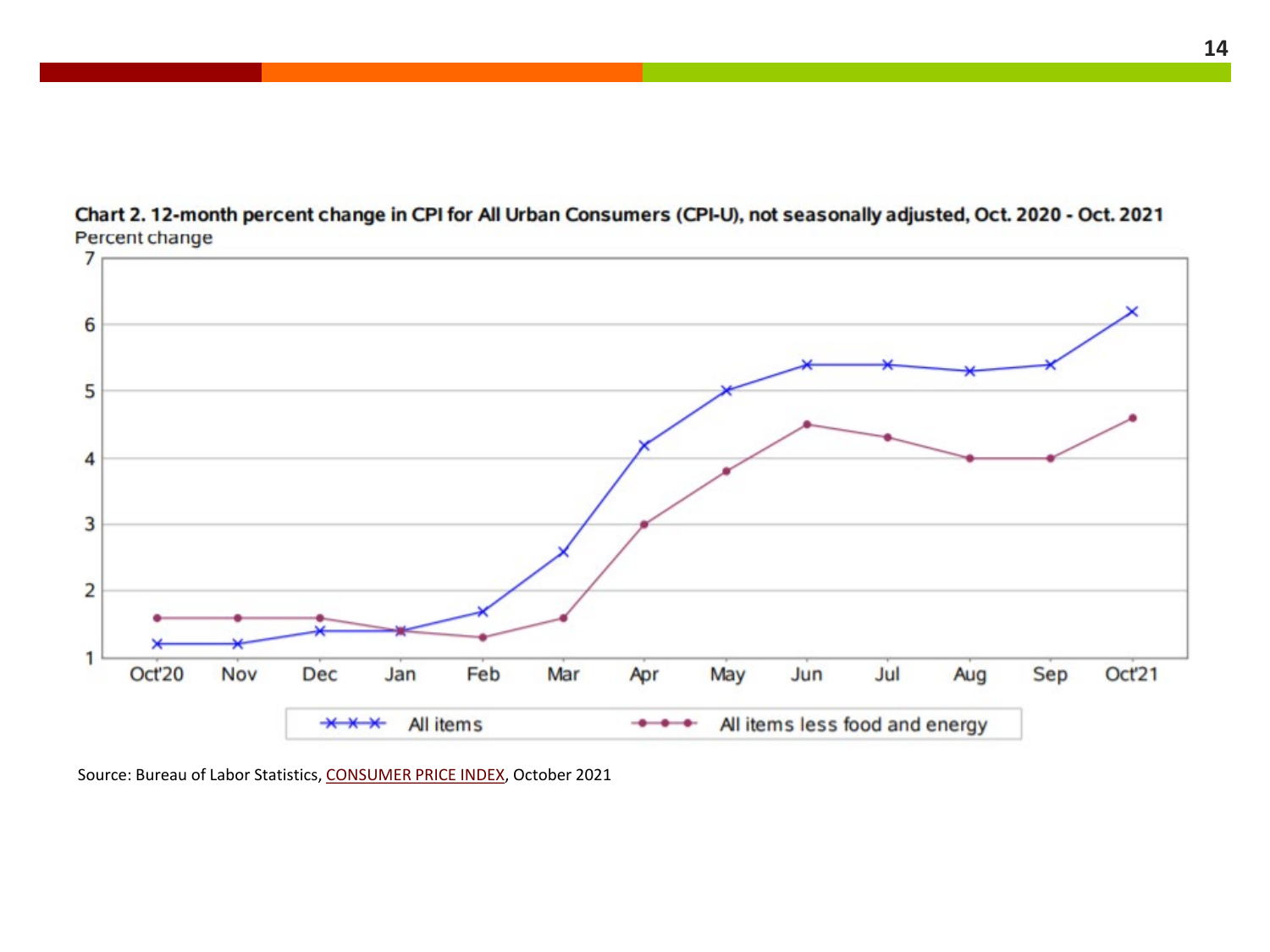## Supply Chain Disruptions

- Sales of tropical hardwood lumber in North American limited mostly by supply chain constraints
- Low supply of tropical hardwoods makes it difficult to meet the high demand
	- **7** Inventories low, lumber hard to come by
- White House Supply Chain Disruptions Task Force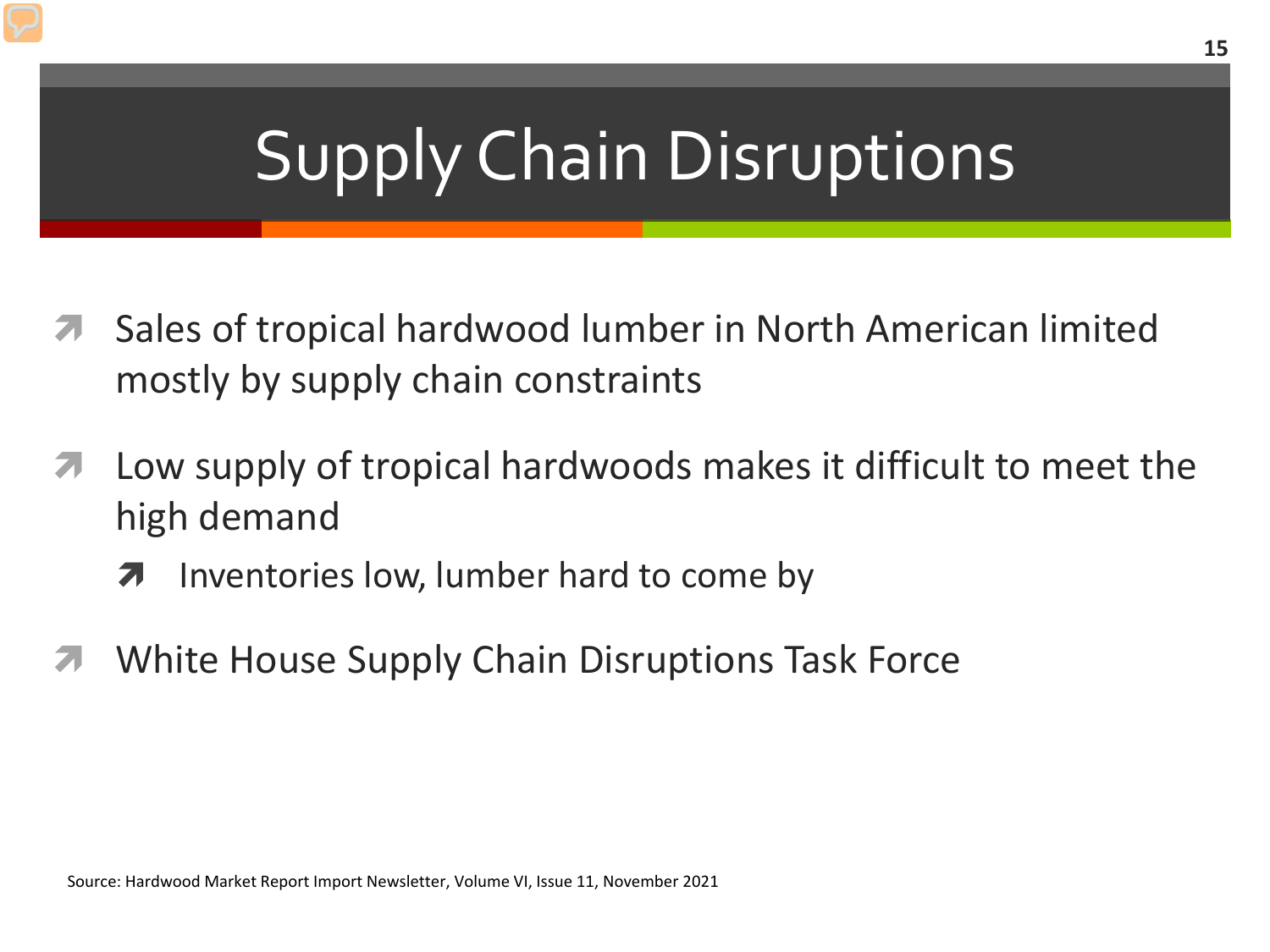#### **Supply Chain Disruptions** Make a Comeback

Index of global supply chain disruptions (100=most disrupted)



Based on the difference between the supply delivery times subindex and the supply delivery times based on manufacturing output subindex (both part of the PMI) Source: IMF

 $\left(\mathrm{c}\mathrm{c}\right)\left(\frac{\mathrm{i}}{\mathrm{i}}\right)\left(\mathrm{=}\right)$ 



Source: Statista, https://www.statista.com/chart/25960/supply-chaindisruption-index/

#### Backlogs and bottlenecks: supply chain turmoil

Suppliers' delivery times in the US and EU have slowed considerably - a lower index reflects longer delivery times. (Manufacturing PMI, suppliers' delivery times)



Sources: IHS Markit.

Note: PMI=Purchasing Managers' Index. Readings above 50 indicate faster delivery times, readings at 50 signal no change, and readings below 50 indicate slower.

IMF

Source: International Monetary Fund,IMF Blog, Longer Delivery Times Reflect Supply Chain Disruptions, Oct. 25, 2021, https://blogs.imf.org/2021/10/25/longer-delivery-times-reflect-supplychain-disruptions/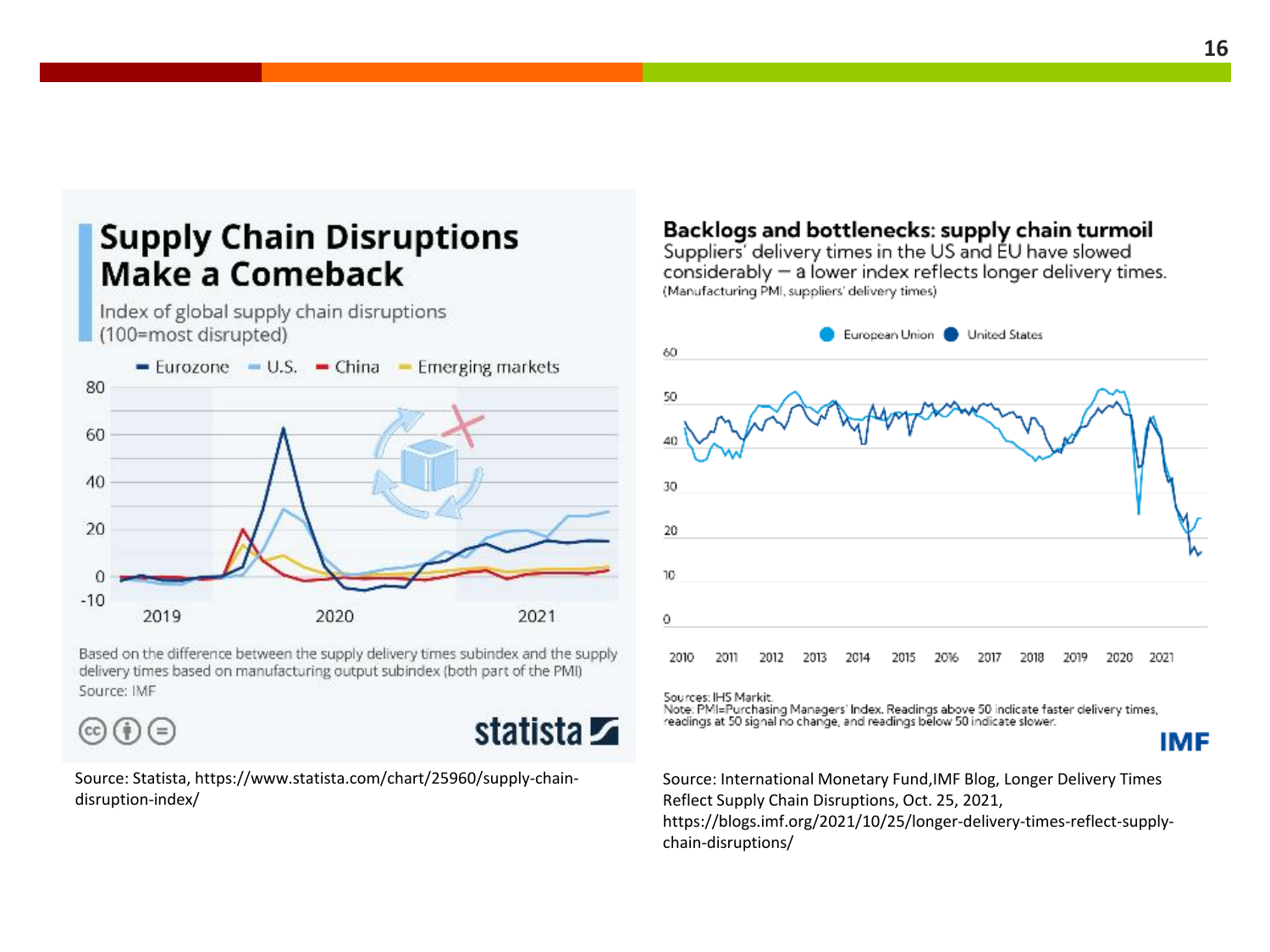### Conclusion

- $\triangleq$  Demand is high, but supply chain disruptions complicate meeting that demand
- $\cdot$  Inflation eating into purchasing power and profitability, but incomes and sales are strong
- $\leftrightarrow$  Supply chain disruptions likely to continue, challenging global value chains